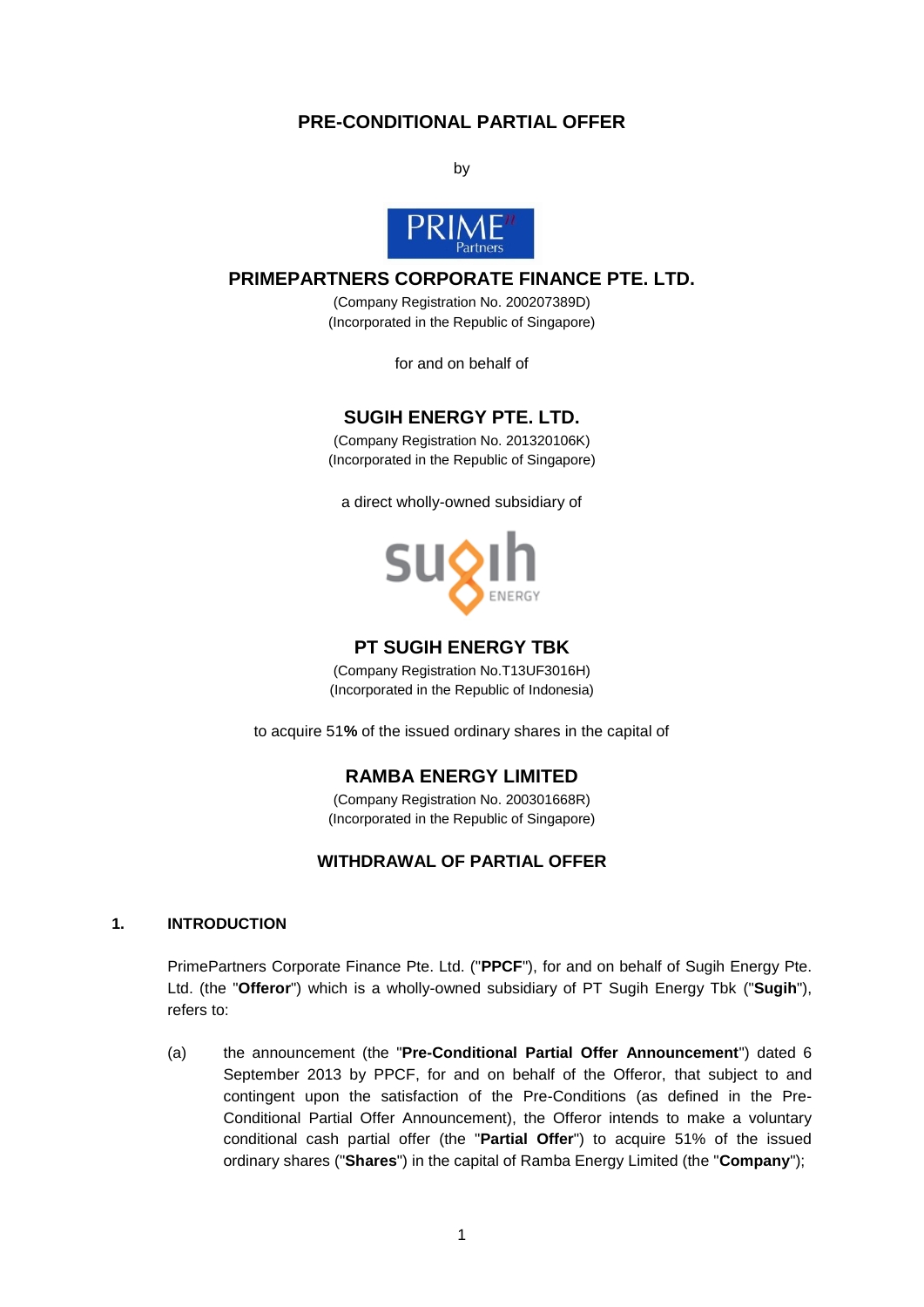- (b) the announcement dated 31 December 2013 by PPCF, for and on behalf of the Offeror, in relation to the update on the Pre-Conditions of the Partial Offer and extension of the Long-Stop Date ("**Update Announcement**"); and
- (c) the announcement dated 2 April 2014 by PPCF, for and on behalf of the Offeror, in relation to the further extension of the Long-Stop Date ("**Extension Announcement**").

Copies of the Pre-Conditional Partial Offer Announcement, the Update Announcement and the Extension Announcement are available on the website of the Singapore Exchange Securities Trading Limited (the "**SGX-ST**") at [www.sgx.com.](http://www.sgx.com/)

#### **2. WITHDRAWAL OF PARTIAL OFFER**

- 2.1 In the Extension Announcement, the Offeror announced that the Securities Industry Council ("**SIC**") had granted an extension of the Long-Stop Date to 11 April 2014 for the Offeror to obtain a confirmation of financial resources to launch the Partial Offer. However, for the reasons stated below, the Offeror has not been able to obtain its confirmation of financial resources to launch the Partial Offer, and consequently, the Offeror has applied to SIC for consent to withdraw the Partial Offer.
- 2.2 SIC has granted its consent for the withdrawal of the Partial Offer but reserved its right to take action against the relevant parties for any breaches of the Singapore Take-over Code in relation to the Partial Offer.

#### **3. REASONS FOR THE WITHDRAWAL OF PARTIAL OFFER**

- 3.1 Sugih had sought external financing to fund the Partial Offer. For this purpose, Sugih entered into facility documents with a bank which agreed to provide the funding subject to Sugih making a cash deposit ("**Deposit**") for part of the funds required to finance the Partial Offer.
- 3.2 To raise the Deposit, Sugih approached its ultimate controlling shareholder, Edward Seky Soeryadjaya, who then arranged for his wholly-owned subsidiary Sunrise Assets Group Ltd ("**Sunrise Assets**") to pledge its assets with a U.S. based lender ("**Lender**"). The Lender had agreed to provide the Deposit based on the value of the pledged assets. The loan documentation with the Lender was finalised and entered into by Sunrise Assets in February 2014 ("**Facility Documents**").
- 3.3 When the Offeror received indication that the Pre-Conditions to the Partial Offer would be satisfied and/or waived, it informed Sunrise Assets to proceed with the drawdown of the Deposit. Sunrise Assets then took steps to fulfil the conditions precedent under the Facility Documents, and the last of which was the deposit of the pledged assets which they did around mid March 2014.
- 3.4 The Offeror had no reason to believe that the funds would not be in place until the Lender defaulted in not providing the funds by the expected drawdown date at the end of March 2014. The Lender asked for more time to process the drawdown and continued to assure Sunrise Assets that they were working to conclude the transaction as soon as possible.